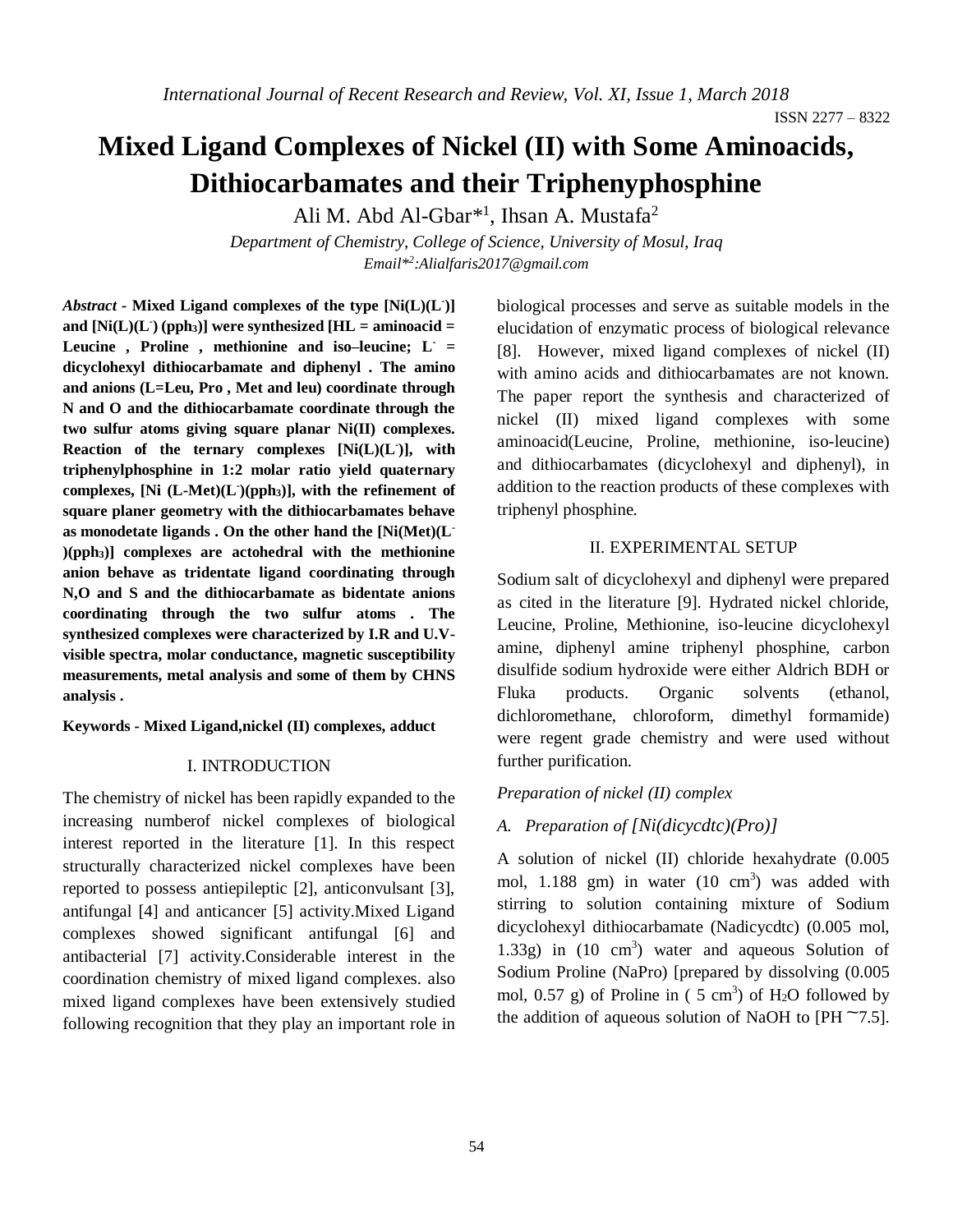The resulting precipitate was filtered washed several times with water and air dried.

| Complexes                                                                           | of | [Ni |                       | (dicycdtc)(Leu)], |  |  |  |
|-------------------------------------------------------------------------------------|----|-----|-----------------------|-------------------|--|--|--|
| [Ni(dicycdtc)(Met)],                                                                |    |     | [Ni(dicycdtc)(iLeu)], |                   |  |  |  |
| [Ni(diphendtc)(pro)],<br>[Ni(diphendte)(Leu)],                                      |    |     |                       |                   |  |  |  |
| [Ni(diphendtc)(Met)] and [Ni(diphendtc)(iLeu)] were                                 |    |     |                       |                   |  |  |  |
| prepared by the same method using $(0.005 \text{ mol}, 0.655g)$                     |    |     |                       |                   |  |  |  |
| of Leucine $(0.005 \text{ mol}, 0.745 \text{ g})$ of Methionine $(0.005 \text{ m})$ |    |     |                       |                   |  |  |  |
| mol, 0.655g) of iso-Leucine. Alternative method is the                              |    |     |                       |                   |  |  |  |
| reaction of bi (amino acid) nickel (II) complex with bis                            |    |     |                       |                   |  |  |  |
| dithiocarbamate nickel (II) complex refluxing                                       |    |     |                       |                   |  |  |  |
| chloroform.                                                                         |    |     |                       |                   |  |  |  |

e.g.

 $\text{Ni(dicycdtc)}2] + \text{[Ni(Pro)2)}$   $\rightarrow$  2[Ni(dicycdtc)(Pro)].w

Where,  $(0.002 \text{ mol}, 0.22 \text{ g})$  of HPro dissolved in  $(10$ cm<sup>3</sup>) water adjusted to PH  $\sim$  7.5-8.0 by the addition of aqueous solution of NaOH and added with string to NiCl<sub>2</sub> 6H<sub>2</sub>O (0.001 mol, 0.237 g) dissolved in  $(10 \text{ cm}^3)$ of water. The well defined crystals were formed after 2 days was Pulverized and added with vigorous stirring to a chloroform solution containing dissolved  $[Ni(dicycdtc)<sub>2</sub>]$  (obtained by reaction of Nadicycdtc) ( 0.002 mol, 0.52g) dissolved in  $(10 \text{ cm}^3)$  of water with NiCl<sub>2</sub>. 6H<sub>2</sub>O.

 $(0.001 \text{ mol}, 0.237g)$  in  $(10 \text{cm}^3)$  of water and the precipitate formed, was filtered washed with water and ether and air dried. The mixture was heated under reflux for 20 minand filtered hot to remove any undissolved particles. Reflux continued for 2hr and the resulting precipitate formed on cooling was filtered, washed with chloroform and air dried.

# *B.Preparationof* [Ni(dicycdtc)(Pro)(pph<sub>3</sub>)]

This complex was prepared by mixing (0.0001mol, 0.043g) of the nickel(II) complex , [Ni(dicycdtc)(pro)] dissolved in  $(THF)$  and  $(0.0002 \text{ mol}, 0.052 \text{ g})$ triphenylphosphine dissolved in  $(10 \text{cm}^3)$  ethanol with vigorous stirring and refluxed for 2hr. The mixture was cooled to room temperature and the resulting severed times with ethanol and dried in air .The following complexes were obtained following the same procedure:

 $[Ni(dicycdtc)(leu)(pph_3)]$ , using  $(0.0001 \text{ mol}$ ,  $0.044 \text{ g})$ of  $[Ni(dicycdtc)(leu)]$ ,  $[Ni(dicycdtc)(Met)(pph_3)]$ , using (0.0001mol, 0.046g) of [Ni(dicycdtc)(Met)],  $[Ni(dicycdtc)(ileu)(pph_3)]$ , using  $(0.001 \text{ mol}$ ,  $(0.044 \text{ g})$  of  $[Ni(dicvedte)(ieu)]$ ,  $[Ni(diphendte)(pro)(pph<sub>3</sub>)]$ , using (0.0001mol, 0.0418g) of [Ni(diphendtc)(pro)], [Ni(diphendtc)(leu)(pph<sub>3</sub>)], using  $(0.0001 \text{ mol}$ ,  $0.043 \text{g})$ of  $[Ni(diphendtc)(leu)], \quad [Ni(diphendtc)(Met)(pph<sub>3</sub>)],$ using (0.0001mol, 0.045g) of [Ni(diphendtc)(Met)],  $[Ni(diphendte)(ileu)(pph<sub>3</sub>)]$ , using  $(0.0001 \text{ mol}$ ,  $(0.043g)$ of [Ni(diphendtc)(ileu)].

# *Physical Measurements:*

Nickel contents have been determined employing spectro photometric measurements using PYE UNICAM SpA-AA Spectro photometer (Philips).Elemental analysis of carbon , hydrogen , nitrogen , and sulfur were done using Euro Veetor Model EA 3000A (Italy) , IR spectra were recorded on Fourier \_ Transform (FT. IR) Spectro photometer , Tensor 27Co . Bruckner at a range (400\_4000cm-1 ) using KBrdisc. Electronic spectra were recorded on a U.V-vis spectro photometer (Shimadzu,) using dimethyl formamide DMF  $(10^{-3}M)$  as a solvent at room temperature , Magnetic susceptibility of the complexes have been measured by Bruker B .14.6 using Faraday method , Conductivity measurements have been carried out using DMF as solvent  $(10^{-3}M)$  at room temperature with the conductivityand Decomposition points were measured using Electro-thermal 9300 Engineering LTD .

### III.RESULTS AND DISSCUSIONS

The reaction of nickel (II) chloride, sodium salt of amino acid and sodium salt of dithiocarbamate ligands in 1:1:1 molar ratio, in addition to the attempts of adduct formation by reacting the resulting complexes with triphenyl phosphine in 1:2 molar ratio may be represented by the following equations:  $NiCl<sub>2</sub> .6H<sub>2</sub>O + NaL + NaL<sup>-</sup> \rightarrow$ 

 $[Ni(L)(L)] + 2NaCl + 6H_2 O$ 

 $[Ni(L)(L<sup>-</sup>)] + 2pph<sub>3</sub> \rightarrow [Ni(L)(L<sup>-</sup>)(pph<sub>3</sub>)] + pph<sub>3</sub>$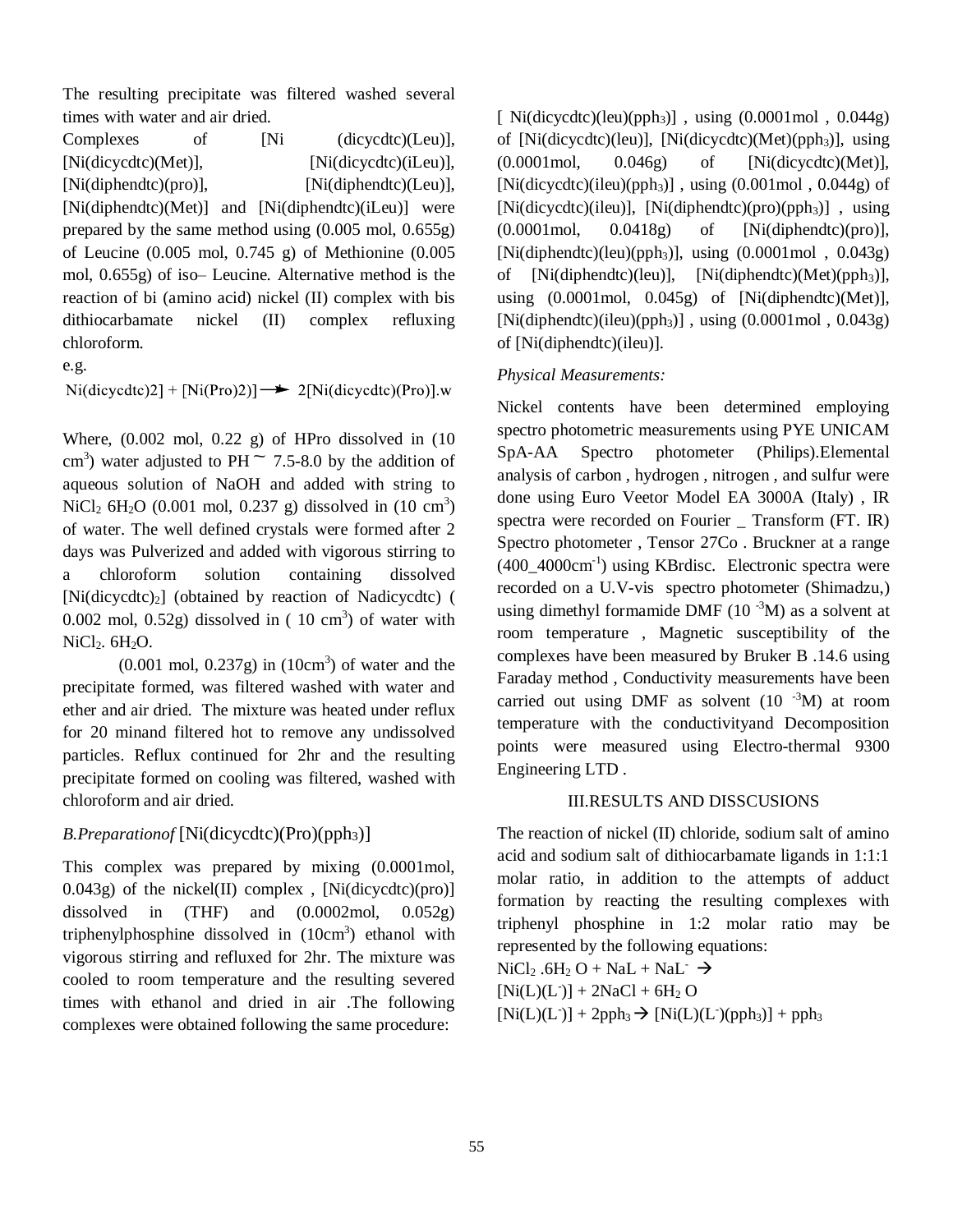An alternative method to obtain the complexes [Ni  $(L)(L<sup>-</sup>)]$  by reacting  $[Ni(L)<sub>2</sub>]$  and [Ni (L<sup>-</sup> [Ni  $(L)_{2}$  ] in 1:1 molar ratio was already represented by the equation given the preparation section. The results obtained by the two procedures gave the same products which were confirmed by comparing their colors melting points, I-R spectra and magnetic susceptibilities. The limited availability of chemicals makes it difficult to carry the two procedures for all reactions. The first method was therefore used because it is less chemical The reaction carried out in refluxing dichloromethane -ethanol mixture Using DMF – ethanol offer the same result with poorer yield. Attempt to obtain bis adduct by reacting  $[Ni(L)_2]$ ,  $[Ni(L)_2]$  and pph<sub>3</sub> in 1:1:4 molar ratio by refluxing in chloroform ethanol mixture failed to give the expected  $2[Ni(L)(L^2)(pph_3)_2]$  and gave the same result with one  $pph<sub>3</sub>$  in the coordination sphere of the complex as indicated by their elemental analysis table I.

Elemental analyses (Table I) revealed that the complexes have the compositions  $[Ni(L)(L<sup>-</sup>)]$  and [Ni(L)(L<sup>-</sup>)(pph<sub>3</sub>)], The molar conductivity of the complexes are measured using  $(10^{-3} \text{ M})$ dimethylformamide solutions and the values shown in (Table II and III ) are those expected for non-electrolyte [9] (Table I) give some physical properties in addition to elemental analysis for the prepared complexes. The magnetic moments of the complexes calculated from the corrected magnetic susceptibilities determined at room temperature are shown in tables II and III. The Ni(II) complexes  $[Ni(L)(L)]$  and )] and  $[Ni(L_Met)(L^-(pph_3))]$  are all diamagnetic suggesting square planar geometries [10] .The pare magnetic nature of the two methionine complexes [Ni(Met)(L<sup>-</sup>)(pph )] (11 and 15) with Meff = 2.97 and 2.81 B.M respectively , indicate the octahedral structure [11] for the two complexes .

The electronic spectra of the Ni (II) complexes are given in table II. The electronic spectra of  $[Ni (L)(L)]$ )] exhibited two absorption band at  $(16650 \quad 21500 \text{ cm}^{-1})$ <sup>1</sup>) attributed to <sup>1</sup>A<sub>1</sub>g $\rightarrow$ <sup>1</sup>A<sub>2</sub>g transition ( $v_1$ ) and the second one appeared at  $(24320 - 26890 \text{ cm}^{-1})$  which were assigned to  ${}^{1}A_{1}g$   ${}^{1}B_{1}g$  transition ( $v_2$ ) .assigned to  ${}^{1}A_{1}g$  $\rightarrow$ <sup>1</sup>B<sub>1</sub>g transition ( $v_2$ ).

The position and assignment of these bands are in agreement with square planner geometry for the Ni (II) complexes [10,12] The absence of any band below (10000cm-1 ) confirm the square planer geometry . The electronic spectra of [Ni (Met)(L) (L )(pph<sub>3</sub>)](11 and 15) showed bands at the positions (10204 , 10237) , (16106 , 17789) and( 24970 , 25672) which were assigned to  ${}^{3}A_{2}g \rightarrow {}^{3}T_{2}g$  (v<sub>1</sub>),  ${}^{3}A_{2}g \rightarrow {}^{3}T_{1}g$  (f)(v<sub>2</sub>)<sup>3</sup>A<sub>2</sub>g  $\rightarrow {}^{3}T_{1}g$  $(p)(v_3)$  respectively The position of the three bands are in agreement with octahedral geometry for Ni(II) complexes [12,13] Complexes (9,10,12)  $[Ni(dicycdtc)(Leu)(pph_3)], [Ni(dicycdtc)(pro)(pph_3)]$  and [Ni(dicycdtc)(ilue)(pph<sub>3</sub>)] similar electronic spectra to the ternary complexes  $[Ni(L)(L<sup>-</sup>)]$  with the two bands at  $(16077 - 21278 \text{cm}^{-1})$  and  $\text{and} \qquad (25555, 25773 \text{cm}^{-1})$ were assigned similar to <sup>1</sup>A<sub>1</sub>g  $\rightarrow$ <sup>1</sup>A<sub>2</sub>g and <sup>1</sup>A<sub>1</sub>g  $\rightarrow$ <sup>1</sup>B<sub>1</sub>g respectively , to the square planar geometry of Ni(II).The remaining three quaternary complexes (13 , 14 and 16) showed bands in the range  $(10183 10288 \text{cm}^{-1}$ ),  $(15873 - 17331 \text{cm}^{-1})$  and  $(24630 -$ 26315cm-1 ) in addition to a band observed around 21000cm-1 . The first three bands are characteristic of octahedral geometry with the usual assignment  ${}^{3}A_{2}g \rightarrow {}^{3}T_{2}g$  (f)(v<sub>1</sub>),  ${}^{3}A_{2}g \rightarrow {}^{3}T_{1}g$  (f)(v<sub>2</sub>),  ${}^{3}A_{2}g \rightarrow {}^{3}T_{2}g$  $(p)(v_3)$  respectively.

The additional band  $\sim 21000 \text{cm}^{-1}$  may be assigned to  ${}^{1}A_1$  $g \rightarrow A_2g$  in square planar geometry. The diamagnetic properties for these, three complexes in the solid state seems to suggest a change in their geometry on going from the solid state to solution in which case some sort of equilibrium between square planar and Octahedral geometries seems to develop in solution [14].The significant IR spectral data of the ligands and their nickel (II) complexes with their assignments are listed in table IV. The  $\vee$  (c-s) group in the IR spectra of the two dithiocarbamate ligands observed at 951 and 955cm-1 shifted to lower frequencies  $934-984$  Cm<sup>-1</sup> in the ternary  $complexes$  [  $Ni(L)(L<sup>-</sup>)$ ] in the quaternary complexes containing methionine  $[Ni(Met)(L^-(pph_3)]$  (11 and 15) respectively , table IV. The presence of only one band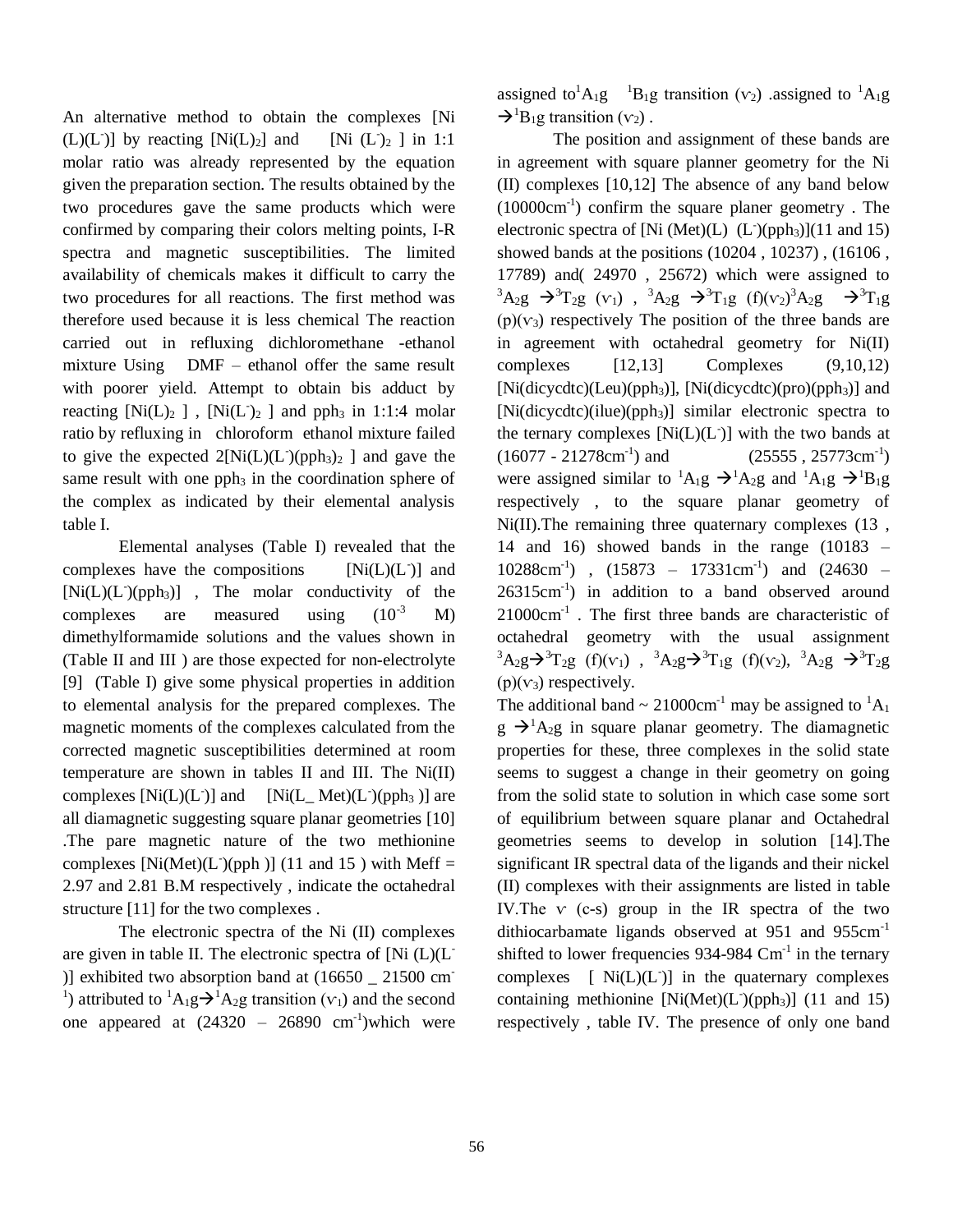suggest the bidentate symmetrical coordination of the dithiocarbamates in these complexes .The remaining quaternary complexes [Ni(L-Met)(L<sup>-</sup>)(pph<sub>3</sub>)] (9,10,12-14,16) exhibited two  $\mathbf{v}$  (c-s) stretching bands in their IR spectra with more than  $15 \text{cm}^{-1}$  difference in their positions suggesting that the dithiocarbamate are mono dentate in these complexes The I,R spectra of the  $\vee$  (C-N) observed at  $1455$  and  $1470 \text{cm}^{-1}$  in the free dithiocarbamate ligands , shift to higher frequencies  $(1457-1508cm^{-1})$  in the complexes  $[Ni(L)(L)]$  and  $[Ni(Met)(L^-(pph_3)]$  respectively. The shift in  $v(C-N)$ (thioureide) Values to higher wave number is due to the mesomeric drift of electron density from the ligand toward the metal atom and this increase the contribution of the polar thioureide form. In the case of complexes  $(9,10,12-14,16)$  $[Ni(L-Met)(L)(pph_3)]$  the v  $(C-N)$ were shifted to lower wave number or remain unchanged which is the case with mono dentate dithiocarbamate ligands  $\lceil 15,16 \rceil$  The v (N-H) vibration observed at  $(2956-3100 \text{cm}^{-1})$  in the free amino acids are shifted to higher wave numbers  $(3044-3143 \text{cm}^{-1})$  in the I.R spectra of the complexes suggesting coordination of the amino group which is in agreement with published work [17,18]. The values of vas (coo) and  $vs$  (coo) for amino acid ligands are given in table IV. The corresponding values for the prepared complexes indicate the vs (coo) were shifted to lower wave numbers while the vas (coo) frequencies were shifted to higher wave numbers. The values  $[vas(coo) - vs(coo)]$  for prepared complexes are  $(231-288)$ cm<sup>-1</sup> indicate the involvement of the carboxylate anion in bonding  $[8,19-21]$  to the Ni(II) ion as monodentateligand table IV. The  $v(c-s-me)$  in the I.R spectra of methionine Ligand observed at  $(1316 \text{ cm}^{-1})$ [21] remains almost in the same position on complex formation except for the quaternary complexes. [Ni(Met)(L )(pph<sub>3</sub>)] (11 and 15) where the shift to higher frequencies were observed suggesting the involvement of methionine sulfur in bonding for the two complexes and the noninvolvement of sulfur in the rest of the methionine complexes [22]. The IR spectra of the complexes showed the appearance of non-ligand bands

observed at  $(535-575cm^{-1})$  and  $(465-498cm^{-1})$ . These were assigned to  $V$  (M-O) and  $V$  (M-N) respectively.

#### IV.CONCLUSION

Mixed ligand complexes of Ni(II) with four amino acids ( L=pro, leu, met and ileu) and two dithiocarbamates ( $L =$ dicycadtc , diphendtc ) were successfully prepared by simple mixing of solutions of Ni (II) with L and Lsodium salts. The results were square planar complexes [Ni(L)(L<sup>-</sup>)] of Ni(II) with the dithiocarbamate behaving as bidentate ligand coordinating symmetrically through both sulfur atoms and the amino acid anions coordinated through the oxygen of the carboxylate anion and the nitrogen atom of the amino group.Attempts to prepare the triphenyl phosphine di adducts were unsuccessful and the reaction of  $[Ni(L)(L)]$  with pph<sub>3</sub>in 1:2 molar results in the formation of  $[Ni(L-Met)(L^2)(pph_3)]$  in which the triphenylphosphine displace one sulfur atom leaving the dithiocarbamate to coordinate as monodontate with the detainment of the square planer geometry around the Ni(II).On the other hand , the addition of one pph to the two methionine complexes, [Ni(Met)(L<sup>-</sup>)(pph<sub>3</sub>)] result in changing the geometry from square planer to Octahedral around  $Ni(II)$  with the methionine behaving as tridentate ligand coordinating through S,N and O and the triphenyl phosphine occupy the sixth position of the octahedral geometry , the motive might be the preference to form square planar and Octahedral geometries around Ni(II).The quaternary complexes  $[Ni(L-Met)(L^m)$  (pph<sub>3</sub>)] exhibited two different type of bands in their DMF Solution electronic spectra, which were assigned to both octahedral and square planar complexes suggesting some sort of equilibrium between octahedral and square.

#### V. REFERENCES

- [1] Andrews, R.K., Blakeley, R.L., Zemer, B.N. Sigel, H. , Sigel (1988), A. (Ed s). Macel Dekker inc. , Now York ; 23,65-284.
- [2] Bombiez , P. , Forizs , E. , Madarasz , J. , Deak , A. , Kalman. A. (2001) Inorg . Chim . Acta , 229-235 .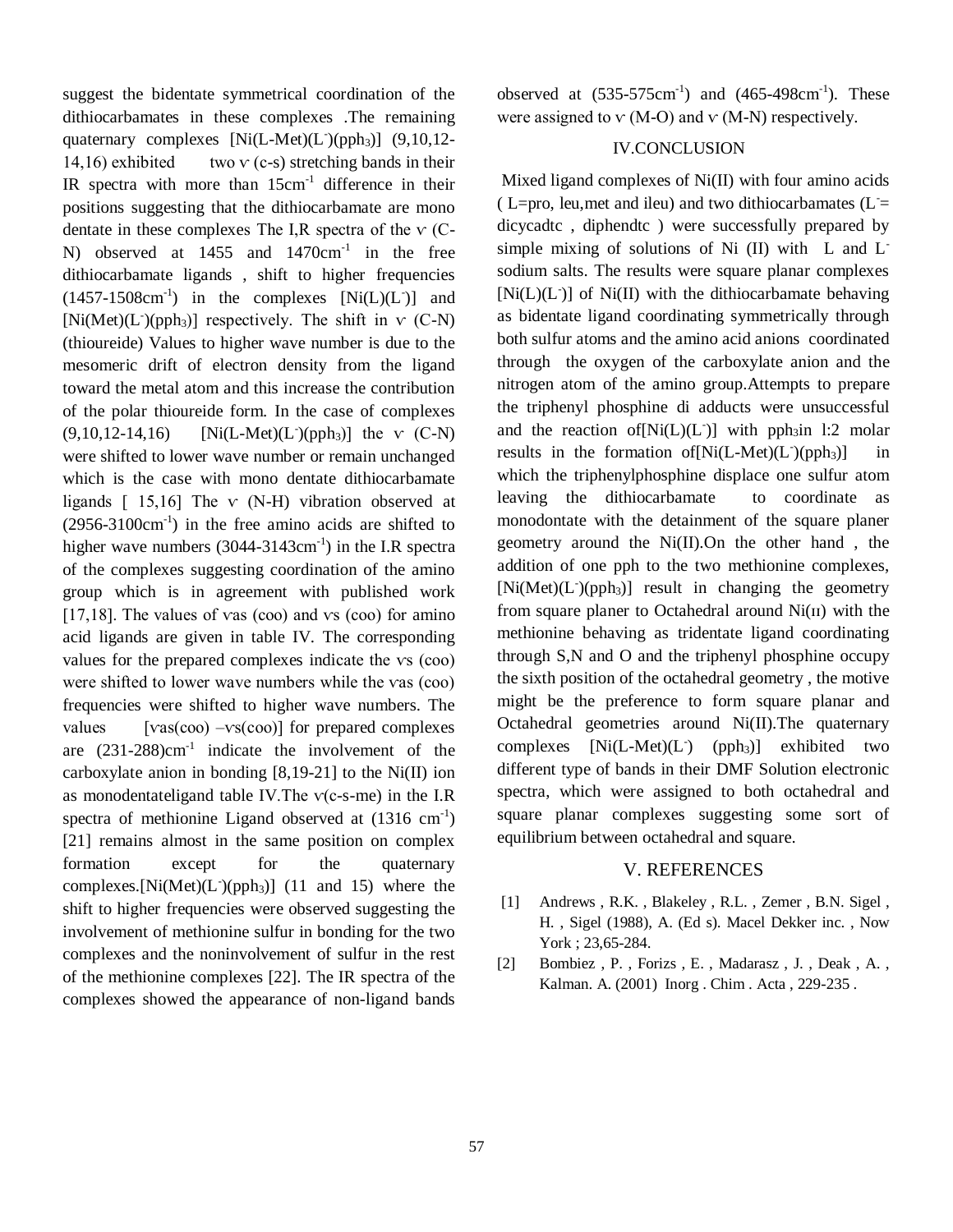- [3] Morgant , G , Bouhmmaida , N. , Balde , L. , Ghermani , N.E , d1 Angelo , J. (2006) . Polyhedron , 25, 2229 - 2235
- [4] Sathyadevi , P. , Krishnamoorthy , P. , Alagesan , M. , Thomas , P. , Dharmaraj , N. , (2012) . Polyhedron , 31 , 294-306 .
- [5] Afrasiabi , Z. , Sinn , E. , Lin , W. , Ma , Y. , compana .c. , Padhye , S. (2005). J. Inorg . Biochem , 99 , 1526- 1531
- [6] Parekh, H.M., Mehta, S.R., Patel, M.N. (2006)... Russ . J. Inorg . Chem. , 51 , 67-72 .
- [7] Abd EI-Wahab , Z.H. (2008). J. Coord. Chem. , 61 , 3284-3296 .
- [8] Reddy, K.H., Reddy, P.S., Babu, P.R. (2000).. Tans. Met. Chem. 25 , 505 , 510 .
- [9] Geary , W.J. (1971).. Coord. Chem. Rev., 7 , 81 .
- [10] Travnicek , Z. , Machala , V. , Szucova , L. , Malon , M(2004). Trans. Met. Chem. ;29 , 352- 357 .
- [11] Neelakantan , M.A. , Sundaram , M. , Sivasankaran M.N.(2011 Acta.; Part A 79. 1693-1703 .
- [12] Lever ,A.B.P. (1984). "Inorganic Electronic spectroscopy"2ed. . ,Elsevier, Amsterdam , 343p .
- [13] Khatid , A.F. , Aqral , F. Deamer , D. , oliver. (2009). J. Argentine Chem. Soc .; 97(2) , 1-10 .
- [14] Cotton, F.A., Wilkinson, G., Murillo, C.A., Bochmann , M. (1999). "Advanced Inorganic Chemistry". 6th , John – Wiley and sons , New York. PP. 810-842 .
- [15] Odola , A.J. , Woods , J.A.O. (2011). Archives of Applied Science Research ; 3(4), 463-470 .
- [16] Giovagnini , L. , Marzano , C. , Bettio , F. , Fregona , D. (2005) .J . Inorg. Biochem. ;99(11) , 2139-2150 .
- [17] Patila, S.S., Thakur, G.A., Patil, V.R.(2009). ActaPoloniaePharmaceutica in Drug Research ;66(3) ,271-277
- [18] Tarallo, M.B., Filho, A.J., C., Vieira, E.D., Monge, A. , Leite , C.Q. , Pavan , F.R. , Borthagaray , G. , Gambino D. , Torre , M.H. (2009, J. Argentine chem. Soc. ;  $97(1)$ ,  $80-89$ .
- [19] Reddy P.R., Reddy , A.M.(2000). . Indina Acad. Sci. (Chem. Sci);112(6) , 593-600 .
- [20] Molodkin , A.k. , Esina , N.Y. , Andreeva , O.I. (2008)., Russ . J . Inorg. Chem. , 53(11), 1861-1867 .
- [21] Onou , B. , Moreno , V. (1998). Trans. Met. Chem. , 23 , 485-490
- [22] Caubet, A., Moreno, V., Moins, E., Miravitiies, C. (1992). J. InorgBiochem. ;48 , 135-152 .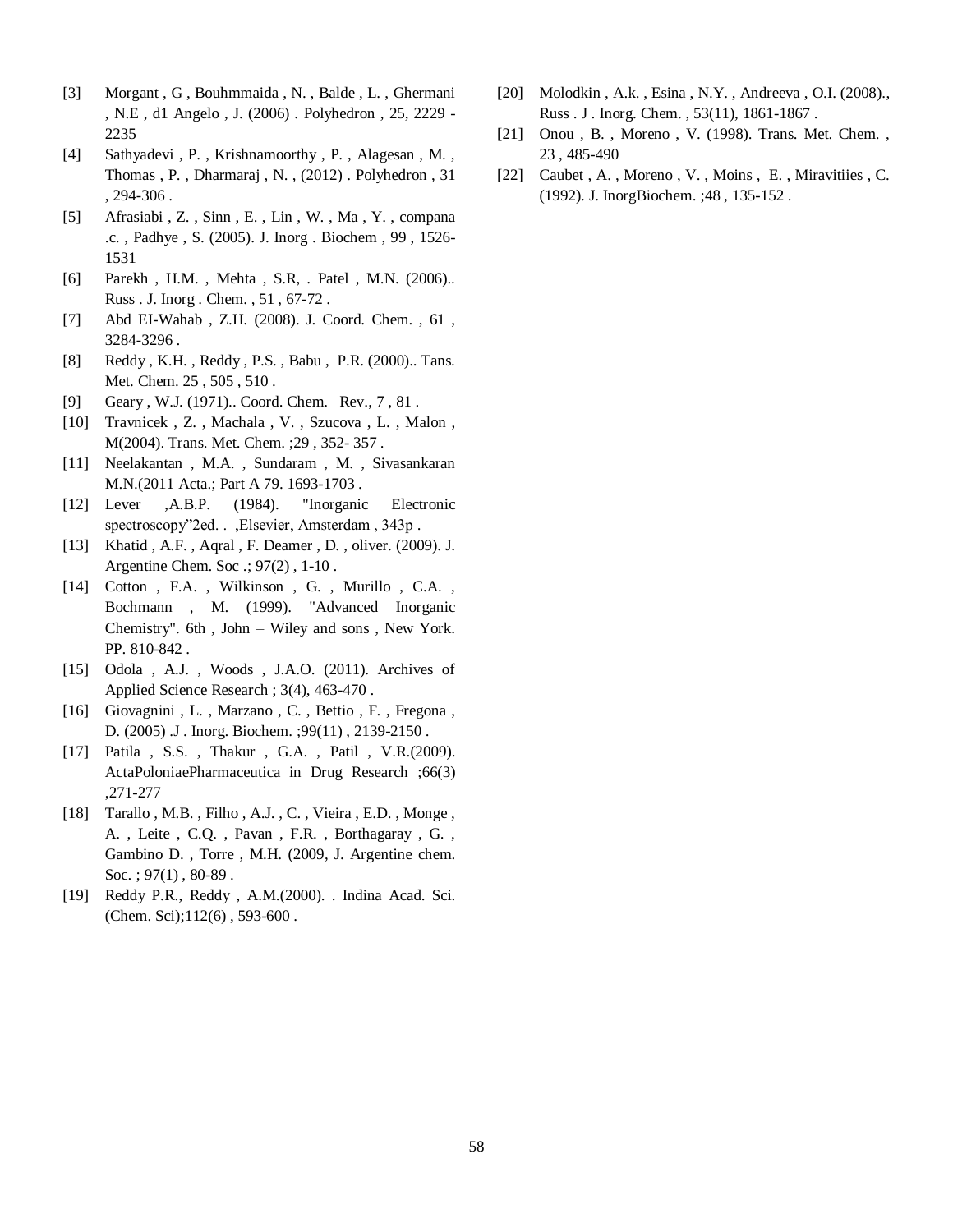# Table I

| Comp.           | Complex Formula                         | colour       | M.p(c)           | Elemental analysts found(calc) |        |        |                   |         |
|-----------------|-----------------------------------------|--------------|------------------|--------------------------------|--------|--------|-------------------|---------|
| No.             |                                         |              | <b>or</b>        |                                |        |        |                   |         |
|                 |                                         |              | Decomp           | $C\%$                          | H%     | $N\%$  | $\mathrm{S}\%$    | $M\%$   |
| $\mathbf{1}$    | [Ni(dicycdtc)(pro)]                     | green        | 191              | 51.04                          | 7.26   | 6.75   | 15.17             | 12.94   |
|                 |                                         |              |                  | (50.25)                        | (6.20) | (6.50) | (14.87)           | (13.64) |
| $\overline{2}$  | [Ni(dicycdtc)(leu)]                     | green        | 190              |                                |        |        |                   | 12.58   |
|                 |                                         |              |                  |                                |        |        |                   | (13.15) |
| $\overline{3}$  | [Ni(dicycdtc)(met)]                     | green        | 195              | 47.65                          | 7.34   | 6.21   | 20.98             | 12.17   |
|                 |                                         |              |                  | (46.56)                        | (7.16) | (6.03) | (20.67)           | (12.64) |
| $\overline{4}$  | [Ni(dicycdtc)(ileu)]                    | Deep green   | 198              |                                |        |        |                   | 12.55   |
|                 |                                         |              |                  |                                |        |        |                   | (13.15) |
| $\overline{5}$  | [Ni(diphendtc)(pro)]                    | green        | $\overline{195}$ |                                |        |        |                   | 13.74   |
|                 |                                         |              |                  |                                |        |        |                   | (14.03) |
| 6               | [Ni(diphendtc)(leu)]                    | Pale green   | 172              | 53.39                          | 5.51   | 6.70   | 14.90             | 12.91   |
|                 |                                         |              |                  | (52.55)                        | (5.33) | (6.44) | (14.74)           | (13.51) |
| $\overline{7}$  | [Ni(diphendtc)(Met)]                    | green        | 180              | 48.72                          | 4.86   | 6.43   | 21.72             | 12.10   |
|                 |                                         |              |                  | (47.80)                        | (4.68) | (6.19) | (21.22)           | (12.98) |
|                 |                                         |              |                  |                                |        |        |                   |         |
| $8\,$           | [Ni(diphendtc)(ileu)]                   | Pale         | 200              |                                |        |        |                   | 12.92   |
|                 |                                         | green        |                  |                                |        |        |                   | (13.51) |
| $\overline{9}$  | [Ni(dicycdtc)(pro) (pph <sub>3</sub> )] | Deep         | 255              | 63.71                          | 6.87   | 4.32   | 10.01             | 7.96    |
|                 |                                         | <b>Brown</b> |                  | (62.43)                        | (6.69) | (4.04) | (9.24)            | (8.47)  |
| $\overline{10}$ | [Ni(dicycdtc)(leu) $(pph3)$ ]           | Deep         | 255              |                                |        |        |                   | 7.86    |
|                 |                                         | <b>Brown</b> |                  |                                |        |        |                   | (8.28)  |
| 11              | [Ni(dicycdtc)(Met)                      | Deep         | 266              | 60.87                          | 6.98   | 3.97   | 13.60             | 7.50    |
|                 | (pph <sub>3</sub> )                     | green        |                  | (59.50)                        | (6.65) | (3.85) | (13.21)           | (8.07)  |
| $\overline{12}$ | [Ni(dicycdtc)(ileu)                     | <b>Brown</b> | 261              |                                |        |        |                   | 7.83    |
|                 | (pph <sub>3</sub> )                     |              |                  |                                |        |        |                   | (8.23)  |
|                 |                                         |              |                  |                                |        |        |                   |         |
| 13              | $\sqrt{\frac{Ni(\text{diphendte})}{n}}$ | Deep         | 255              |                                |        |        |                   | 7.99    |
|                 | $(pph3)$ ]                              | yellow       |                  |                                |        |        |                   | (8.62)  |
| $\overline{14}$ | $\sqrt{[Ni(diphendtc)}$ (leu)           | Deep         | 255              | 64.92                          | 5.89   | 4.63   | $\overline{9.99}$ | 8.02    |
|                 | (pph <sub>3</sub> )                     | yellow       |                  | (63.80)                        | (5.49) | (4.02) | (9.18)            | (8.42)  |
| 15              | [Ni(diphendtc)(Met)                     | yellow       | 240              | 61.55                          | 5.7    | 4.21   | 14.03             | 8.42    |
|                 | (pph <sub>3</sub> )                     |              |                  | (60.48)                        | (5.07) | (3.91) | (13.43)           | (8.21)  |
| 16              | [Ni(diphendtc)(ileu)                    | Deep         | 260              |                                |        |        |                   | 7.94    |
|                 | (pph <sub>3</sub> )                     | green        |                  |                                |        |        |                   | (8.42)  |

# Some physical properties and elemental analysis of the prepared complexes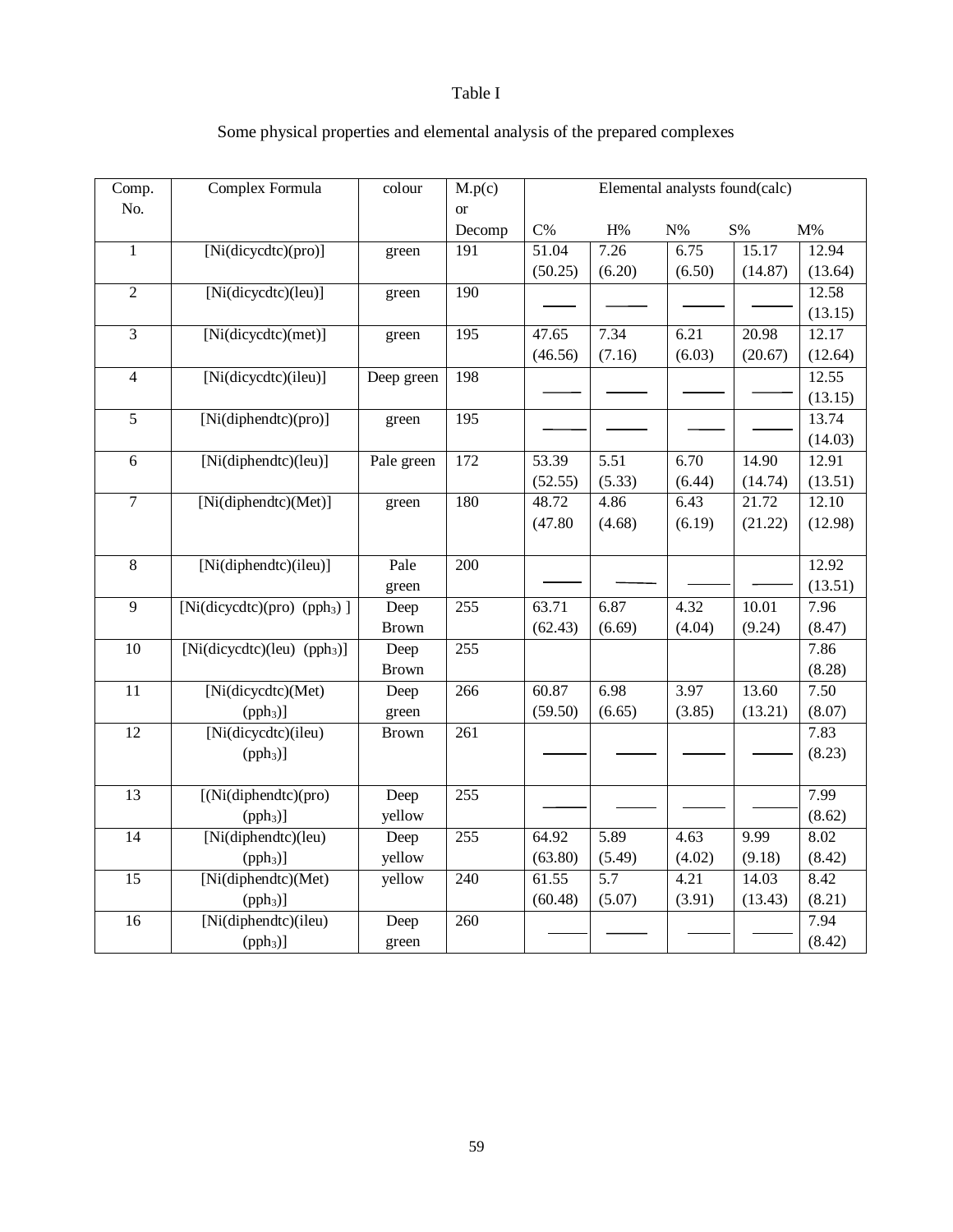|  | able |  |
|--|------|--|
|--|------|--|

| Comp No        | $A_1g$<br>$A_2g$ | ${}^{1}B_{1}g$<br>$\mathrm{^{1}A}_{1}g$ | Meff B.M. | Molar<br>conductance  |
|----------------|------------------|-----------------------------------------|-----------|-----------------------|
|                |                  |                                         |           | $(cm2. Ohm-1. Mol-1)$ |
|                | 18670            | 26456                                   | dia       | 2.03                  |
| $\overline{2}$ | 20500            | 24975                                   | dia       | 4.70                  |
| 3              | 21500            | 24998                                   | dia       | 2.40                  |
| 4              | 16650            | 26890                                   | dia       | 3.50                  |
| 5              | 20250            | 25897                                   | dia       | 2.90                  |
| 6              | 17769            | 26716                                   | dia       | 1.80                  |
| 7              | 19860            | 25675                                   | dia       | 4.70                  |
| 8              | 20656            | 24320                                   | dia       | 4.30                  |

# Table III

Electronic spectra of the quaternary Ni (II) complexes(cm<sup>-1</sup>), Meff (B.M) and Molar conductance (cm<sup>2</sup>. ohm<sup>-1</sup>. Mol<sup>-1</sup>)

| Complex No | Electronic spectra $(cm^{-1})$ | Meff   | Molar conductance               |
|------------|--------------------------------|--------|---------------------------------|
|            |                                | (B.M.) | $(cm2 \cdot ohm-1 \cdot mol-1)$ |
| 9          | 16077,25555                    | dia    | 5.60                            |
| 10         | 21186,25670                    | dia    | 8.00                            |
| 11         | 10204,16106,24970              | 2.97   | 9.10                            |
| 12         | 21278,25773                    | dia    | 10.20                           |
| 13         | 10210,15990,25670,21010        | dia    | 6.70                            |
| 14         | 10183,15873,24630,21025        | dia    | 11.30                           |
| 15         | 10237,17789,25672              | 2.85   | 4.30                            |
| 16         | 10288,17331,26315,21015        | dia    | 6.80                            |